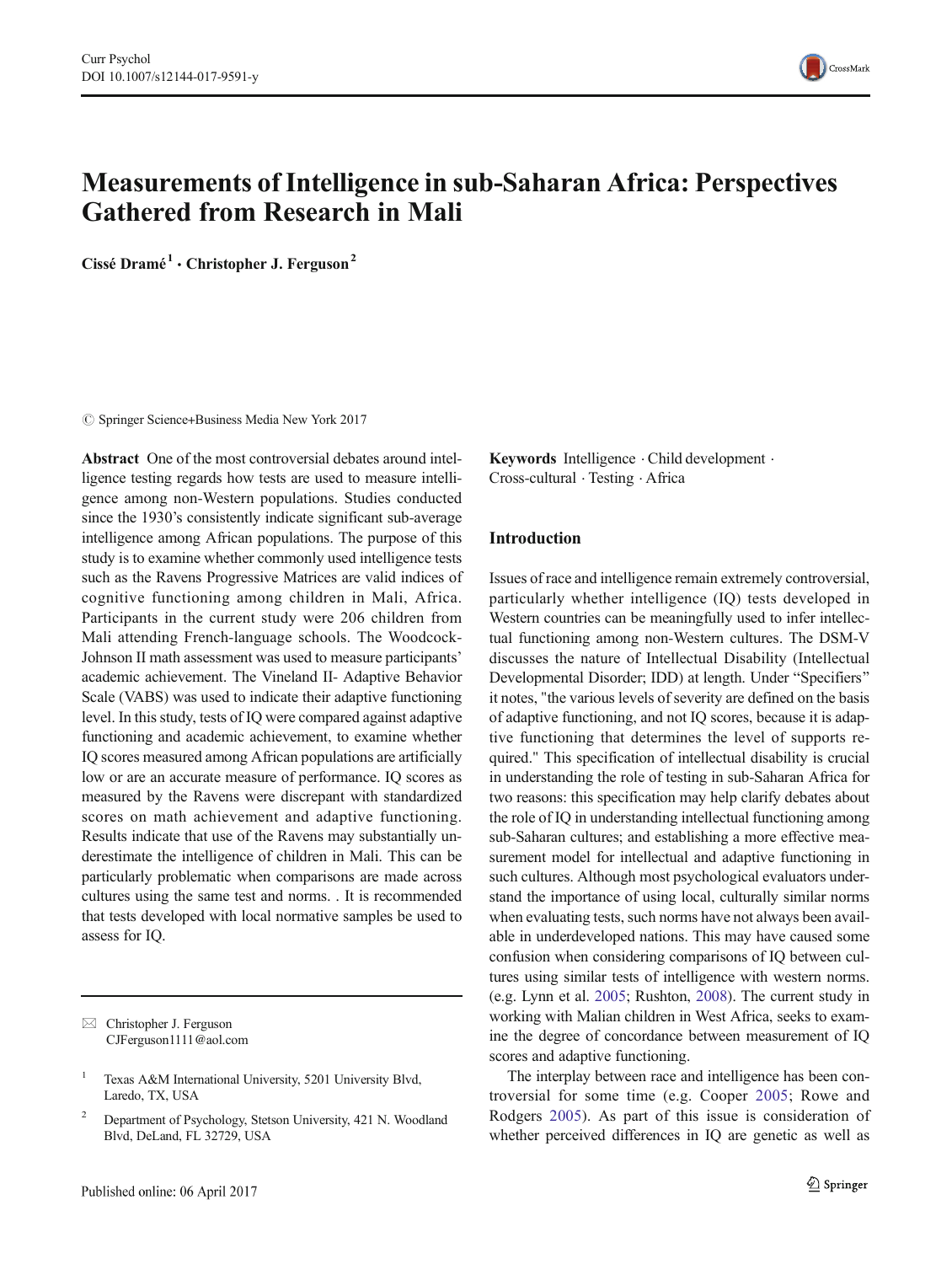whether differences in IO scores among populations indicate differential adaptive functioning (Jensen [2013\)](#page-4-0). Individuals with a score of 65–75, or two standard deviations below the population mean, are classed as having Intellectual Disability Disorder. This criterion applies to both adaptive behavior and IQ. Adaptive behavior refers to the social and practical skills that people use to effectively function in their everyday lives. These skills include communication, social interactions, and daily living skills. IQ can be considered a general capacity to learn, although the specific nature of IQ or intelligence continues to be debated (e.g. Nisbett et al. [2012\)](#page-4-0).

In 1992, the American Association on Intellectual and Developmental Disabilities (AAIDD) changed the basis of classification for Intellectual Disability based not on IQ scores, but instead on the level of support individuals require to function successfully in everyday society. AAIDD concluded low IQ (65–75) alone is insufficient for a diagnosis of intellectual disability (Maulik and Harbour [2010](#page-4-0)). Leading professional organizations use the approach of AAIDD to include IQ and adaptive behavior: International Classification of Diseases – 10th Revision (World Health Organization [1992](#page-5-0)), Diagnostic Statistical Manual of Mental Disorders – 4th Edition, Text Revision (APA, [2000](#page-4-0)) and International Classification of Functioning, Disability, and Health (World Health Organization [2001](#page-5-0)). An accurate diagnosis of intellectual disability thus requires two components: An IQ score of 65–75 or below and a determination of deficits in adaptive behavior. Nevertheless, much of the research studies in Africa, if not all, continue to prioritize IQ scores obtained from westerndeveloped tests over adaptive measures. In many respects, this test procedure has not changed since the inception of intelligence testing beginning around 1900. Given research in the field as it has developed in the past hundred years, it would seem overdue to ask, is this procedure for measuring intelligence across-cultures valid?

#### Measuring Intelligence across Cultures

The Raven's Progressive Matrices (RPM) is one of the most widely used non-verbal IQ tests precisely because it has been presumed to be culturally fair. The test is also considered to be one of the best predictors of Spearman's g factor (Court [1983;](#page-4-0) Jensen [1998](#page-4-0)). Research has consistently reported significantly sub-average IQ scores in sub-Saharan Africa on the Raven's Progressive Matrices. For instance, Lynn et al. [\(2008\)](#page-4-0) have found younger Libyan children aged 6 and 7 performed better on Progressive Matrices than the older children in relation to British norms, although Libyan scores were low compared to British averages. In Ghana, an important study conducted by Anum [\(2014\)](#page-4-0) standardized the Raven's Colored Progressive Matrices (RPCM) in rural and

urban schools. The results indicated that when compared to the British published norm (Raven and Court [1989\)](#page-4-0), the range of scores for the Ghanaian norms was much lower. Indeed, scores that correspond to the 95th percentile rank in the Ghana data were comparable to scores at the 50th percentile on the British norms. Furthermore, children in the urban group performed higher than the rural group on the RCPM. Similarly, Constenbader and Ngari ([2001](#page-4-0)) have found that norms generated on a sample of Kenyan children differ substantially from the norms reported for other groups (Raven et al. [1990](#page-4-0)).

Although most of this paper is focused on Africa, there is evidence that suggests that the need to develop appropriate norms to interpret Western-standardized IQ tests is not limited only to African populations (Lynn et al. [2005;](#page-4-0) Pind et al. [2003](#page-4-0); Pullmann et al. [2004\)](#page-4-0). One solution to reduce the potential for Eurocentric bias in administering and interpreting standardized tests in sub-Saharan Africa would be to collect data using culture-specific samples and use those norms to adapt and change specific test items. However, re-standardization cannot alter that the original test items were developed with Eurocentric samples (Sternberg [2000\)](#page-5-0). While the RPM's validity with non-European populations continues to be questioned by some in the scientific community, the current study is designed to help fill in gaps in the area of cross-cultural testing by examining the relationship between IQ scores and adaptive functioning scores among a sample of youth in Mali. Adaptive behavior outcomes related to communication, daily living skills and socialization will all be considered. The designs are meant to test the hypothesis that significantly low intelligence functioning will be related to significant limitations in adaptive functioning in one or more activities of daily life. Additionally, this study will examine the relationship among math scores, IQ scores and adaptive functioning.

## Methods

## Participants

Participants in the study were 206 children from Mali (city of Bamako) attending French language schools. Students were enrolled in an urban private school located in an urban area. 92 (44.7%) of the participants were male. The majority (95.6%) were from the Bambara ethnic group, with small numbers of Soninke, Sonrhai and Senoufo. Participants ranged between ages 6 and 14 ( $M = 9.85$ ,  $SD = 1.61$ ). The students tested were in the second, third, fourth and fifth grade. Testing took place during school time; teachers filled out their surveys during downtime. Students were recruited from classes in which teachers agreed to participate. Consent was then obtained from parents and all students with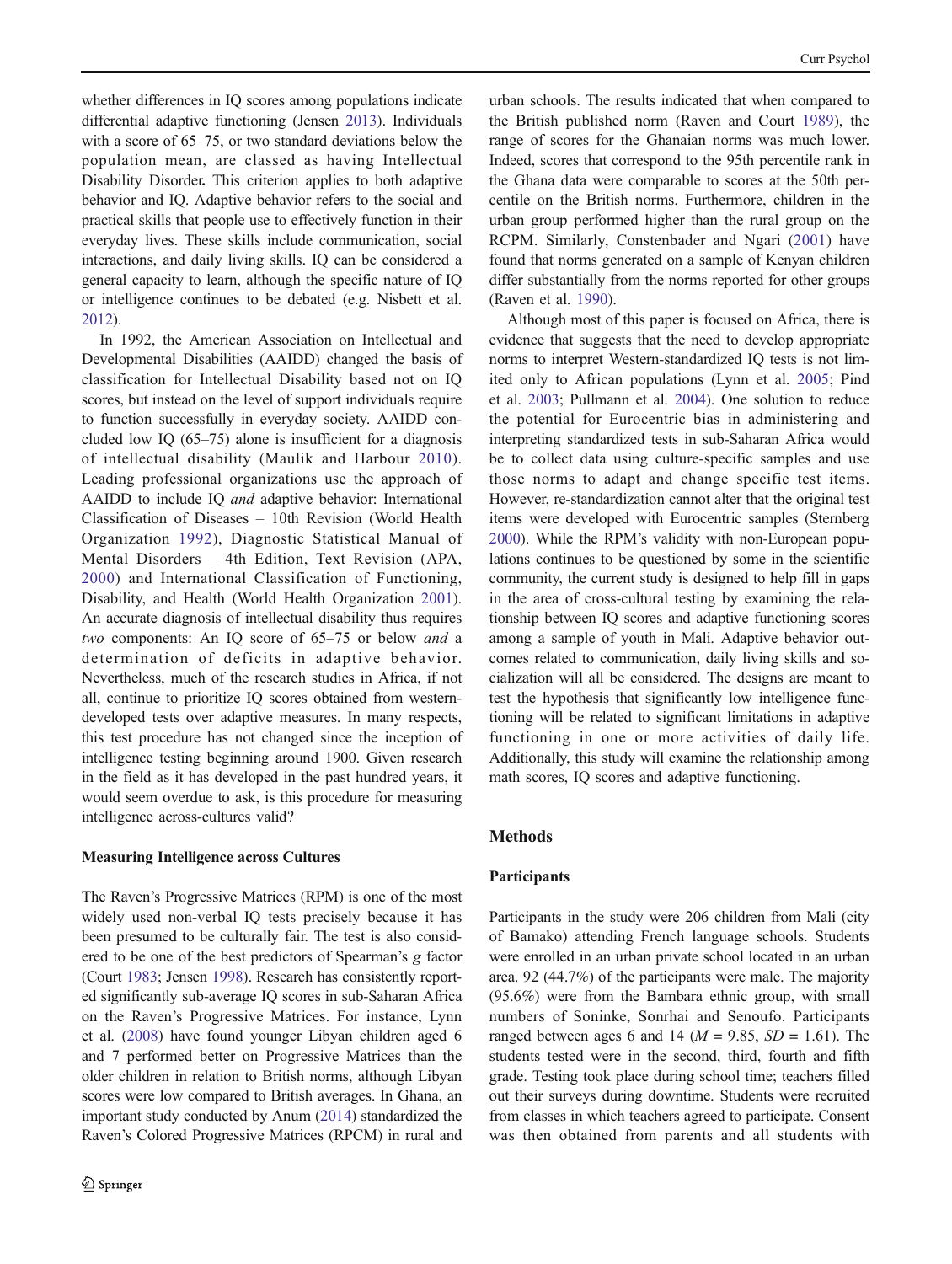parental consent from participating classes were included. No incentives for participation were offered. All scores were converted to age normed standard scores. One teacher declined to complete the Vineland, thus sample size for analyses with this measure is 151. All students with family and teacher consent from a participating school were included.

There are three types of schooling available in Mali: 1) public schools run by the national government 2) private schools run by private entities and 3) Koranic schools which focus on the study of the Koran. In this study, children were recruited in a private nonreligious school. For both private and public schools in Mali, classes are taught in French, but based on the Mali national education program.

There is relatively little research on the diagnosis of intellectual disability in Mali. Children are typically referred for testing if problems are noted with academic or adaptive functioning. Children may be referred for testing for IDD by parents, teachers, general doctors, or pediatricians. For children, the Wechsler Intelligence Schedule for Children (WISC) is often use for diagnosis. International norms are commonly used and testers may adapt certain items to the local culture.

## **Measures**

Raven's Progressive Matrices (Raven et al. [1990;](#page-4-0) RPM) The RPM is a commonly used scale of intelligence that does not require verbalizations. Participants are asked to identify the missing piece of a visual pattern from among several potential options. The Ravens is administered as 5 sets of 12 items for a total number of 60 items. The RPM specifically avoids verbally loaded items in attempt to avoid the cultural loading inherent in such items. Our interest is in comparing functioning on the RPM using British norms in order to examine the validity of cross-racial intelligence claims. Although norms for the RPM have been developed for some African countries, we were unaware of any norms developed in Mali, and some evidence suggest that IQ test norm development in African countries has not always produced valid norms (Shuttleworth-Edwards [2016](#page-4-0)). Use of British norms here also allows us to examine the issue of cross-national comparisons of IQ using a set group of norms which has become controversial.

Vineland Adaptive Behavior Scales (Sparrow et al. [1984\)](#page-5-0) In the case of the adaptive behavior criterion, the Vineland Adaptive Behavior Scales (VABS) was administered in order to measure conceptual, social and practical skills. The VABS consists of a normed interview checklist to assess whether children are able to perform appropriate adaptive behaviors (e.g. tie shoes, dress selves, etc.) appropriate for their age level. Separate scores were calculated for communication (COM), daily living skills (DLS) and socialization

(SOC). The Vineland includes both starting points with questions appropriate to age group (example items range from "Says month and day of birthday when asked" through "describes a realistic long-range goal that can be done in 6 months or more") as well as discontinue "ceiling" rules for when four consecutive zero-score answers are achieved. As such, the specific number of questions applicable to a given child may vary slightly due to the start and discontinue rules applicable for that child.

Woodcock-Johnson III (McGrew et al. [2007](#page-4-0) WJ) The WJ is a commonly employed test of academic achievement across reading, writing and math. The WJ is commonly employed to test for learning disabilities and other academic deficits. For the current study, math achievement scores were calculated as these were not language dependent. The Calculation subscale was solely used, with raw scores converted to standard scores. This subscale consists of 45 math problems of varying difficulty, ranging from simple addition through high school level algebra. Administration is discontinued after six consecutive wrong answers. Although there are multiple ways achievement could have been assessed, the use of math achievement allowed for a fairly culturally-free approach, particularly for a sample of children for whom well-developed, normed tests are fairly few. Use of this tests with basic norms allowed for a comparison of how Mali children were achieving on a standard subject relative both to international expectations as well as their performance on RPM.

Note that, for comparison, all scores were converted to IQ standard scores  $(M = 100; SD = 15.)$ 

#### Procedure

Questionnaire data were recorded from students and teachers, in 2012. Students were administered two scales: the RPM and the Woodcock-Johnson III. The RPM was administered in French following the directions for individual administration suggested in the test manual (Raven and Court [1989\)](#page-4-0). The WJ III was administered following the instructions for group administration in the test manual (McGrew et al. [2007](#page-4-0) WJ). Teachers completed the Vineland Adaptive Behavior Scales (Teacher Rating Form). All scales were translated into French by the lead author. These translation were then checked for accuracy by an independent member of the university IRB. Prior to being administered, each item of the VABS was evaluated by a panel of Psychologists from Mali using the CBT/McGraw-Hill review form in order to avoid item bias. As a result, a total of 12 items were either eliminated or reconstructed in order to make sense in the Malian culture and ensure the culture fairness of the test.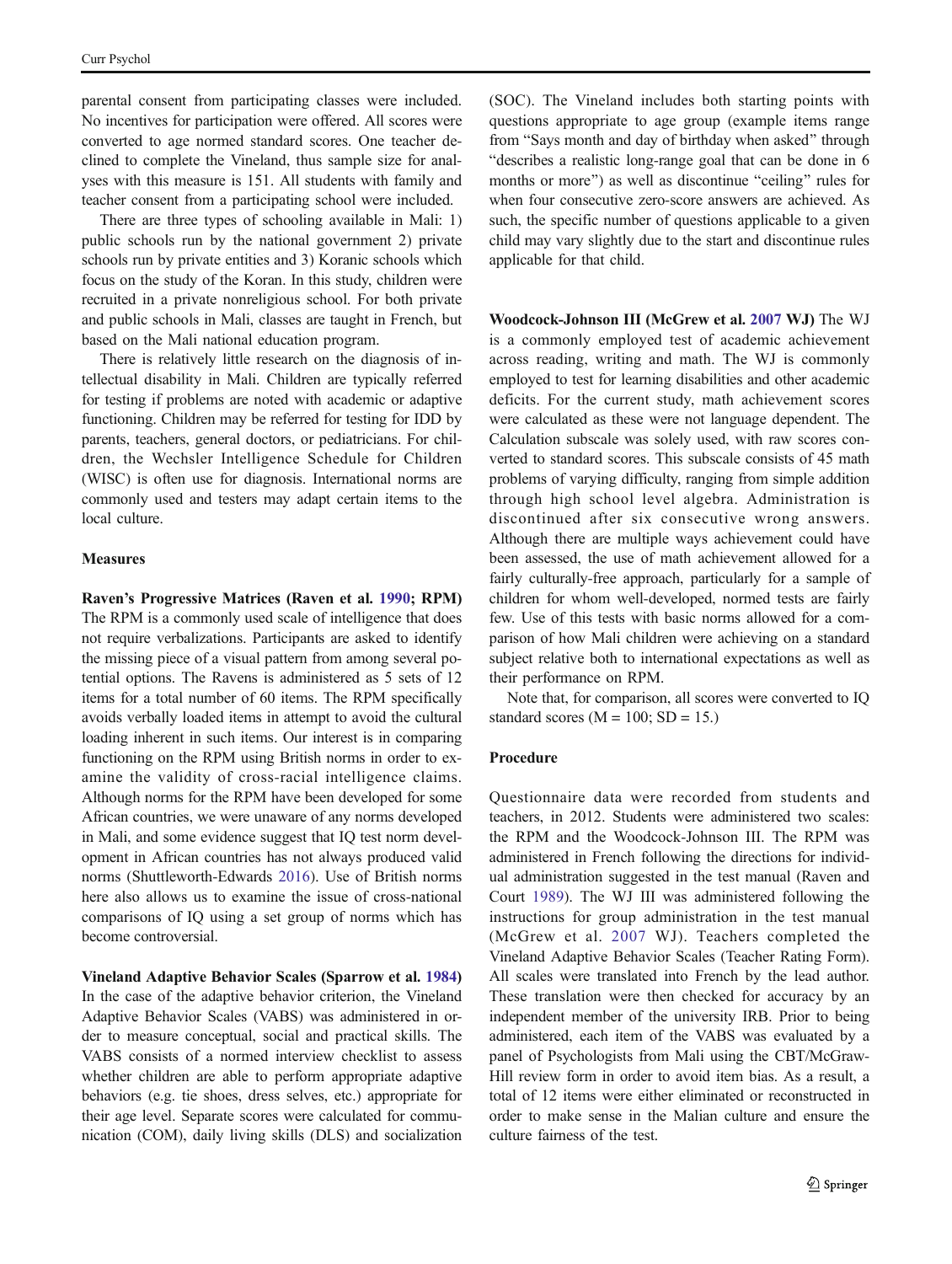### Results

# Mean Differences

For RPM to be valid indices of intellectual functioning among children in Mali, standard scores ( $M = 100$ ,  $SD = 15$ ) should not differ substantially between the RPM, VABS and WJ. In order to use the RPM to make cross-ethnic IQ comparisons, low scores on the RPM should not only correlate with the VABS and WJ, but generally correspond in scale score means. Significant differences between IQ means and those on adaptive functioning and academic achievement could indicate cultural artifacts in the RPM resulting in artificially low scores.

RPM score correlations with the adaptive behavior and math achievement are presented in Table 1. As expected, RPM scores correlate with all outcomes, although correlations with VABS (SOC) are fairly weak. This indicates that the RPM may be reasonably effective in predicting outcomes among children in Mali. However, such correlations are not sufficient to document the use of the RPM to make crossracial comparisons using a single set of westernized norms.. The RPM may still correlate with outcomes despite the presence of cultural artifacts that truncate mean RPM scores among Mali children.

To examine concordance between RPM scores with VABS and WJ scores, paired samples t-tests were employed. Table 2 presents the mean, standard deviation and t scores for the differences between RPM and VABS and WJ scores. As can be seen, scaled scores for the RPM were far lower, corresponding perhaps to frequent claims made about low IQ scores in African populations. However, these scores did not correspond to standardized scores on math achievement or adaptive functioning. Differences, in fact, were rather large. These differences suggest a worrying discrepancy between RPM scores and adaptive functioning in African youth.

In some cases, the predictive accuracy of a test can be presented in table form to illustrate proportion of children whose criterion scores are accurately predicted (see Lichtwark et al. [2013](#page-4-0).) However, in this case, the RPM scores were so uniformly low for our sample (only 40.8% of the sample scored above at standard score of 74 on the RPM and only 1% above 84) and few criterion scores fell within this range (for instance, only a single child (0.5%) scored

Table 1 Correlations between RPM and WJ and VABS scores

|                             |        | WJ Math VABS (COM) VABS (DLS) VABS (SOC) |          |         |
|-----------------------------|--------|------------------------------------------|----------|---------|
| <b>RPM</b>                  | .697** | .478*                                    | $.406**$ | $.191*$ |
| ** $p < .01$<br>$* p < .05$ |        |                                          |          |         |

Table 2 Means and differences between standardized scores on the RPM and WJ and VABS

| Scale      | Mean score | Standard deviation | t Diff     |
|------------|------------|--------------------|------------|
| RPM        | 65.85      | 7.14               |            |
| W.J        | 106.67     | 17.90              | $42.15***$ |
| VABS (COM) | 114.07     | 8.62               | 69.69***   |
| VABS (DLS) | 106.62     | 8.92               | 53.38***   |
| VABS (SOC) | 114.77     | 10.77              | 49.15***   |

t Diff = test for difference between RPM and other scales; \*\*\*p < .001

below 70 on the WJ and only 3.4% below 85.) As such, the predictive accuracy of the RPM for predicting standard deviation bands (below 70, 70–84, 85–100, etc.) was clearly near to 0%.

## **Discussion**

Previous studies have suggested that IQ test norms for African samples are considerably lower than for European or North American samples. Such observed test differences are often used to conclude that real cognitive differences exist between African and European samples (e.g. Rindermann et al. [2014;](#page-4-0) Rushton and Skuy [2000](#page-4-0)). Although our results appear to support the existence of relatively low scores among African youth on the Raven's Progressive Matrices, our results also suggest that such scores do not necessarily reflect lower academic performance or adaptive living skills among African children. Thus, it is advised that caution be employed when interpreting results from the Raven's Progressive Matrices as indicating lower general intelligence among African samples.

The question of why African samples perform relatively poorly on the Raven's is a curious one. At present, we can only speculate, but one possibility is that the issue is one of culturally specific transfer-of-learning. That is to say, it may be that European and North American children may spend more time with play tasks such as jigsaw puzzles or connect the dots that have similarities with the Ravens and, thus, train on similar tasks more than do African children. If African children spend less time on similar tasks, they would have fewer opportunities to train for the Ravens (however unintentionally) reflecting in poorer scores. In this sense, verbal ability need not be the only pitfall in selecting culturally sensitive IQ testing approaches. Thus, differences in Ravens scores may be a cultural artifact rather than an indication of true intelligence differences.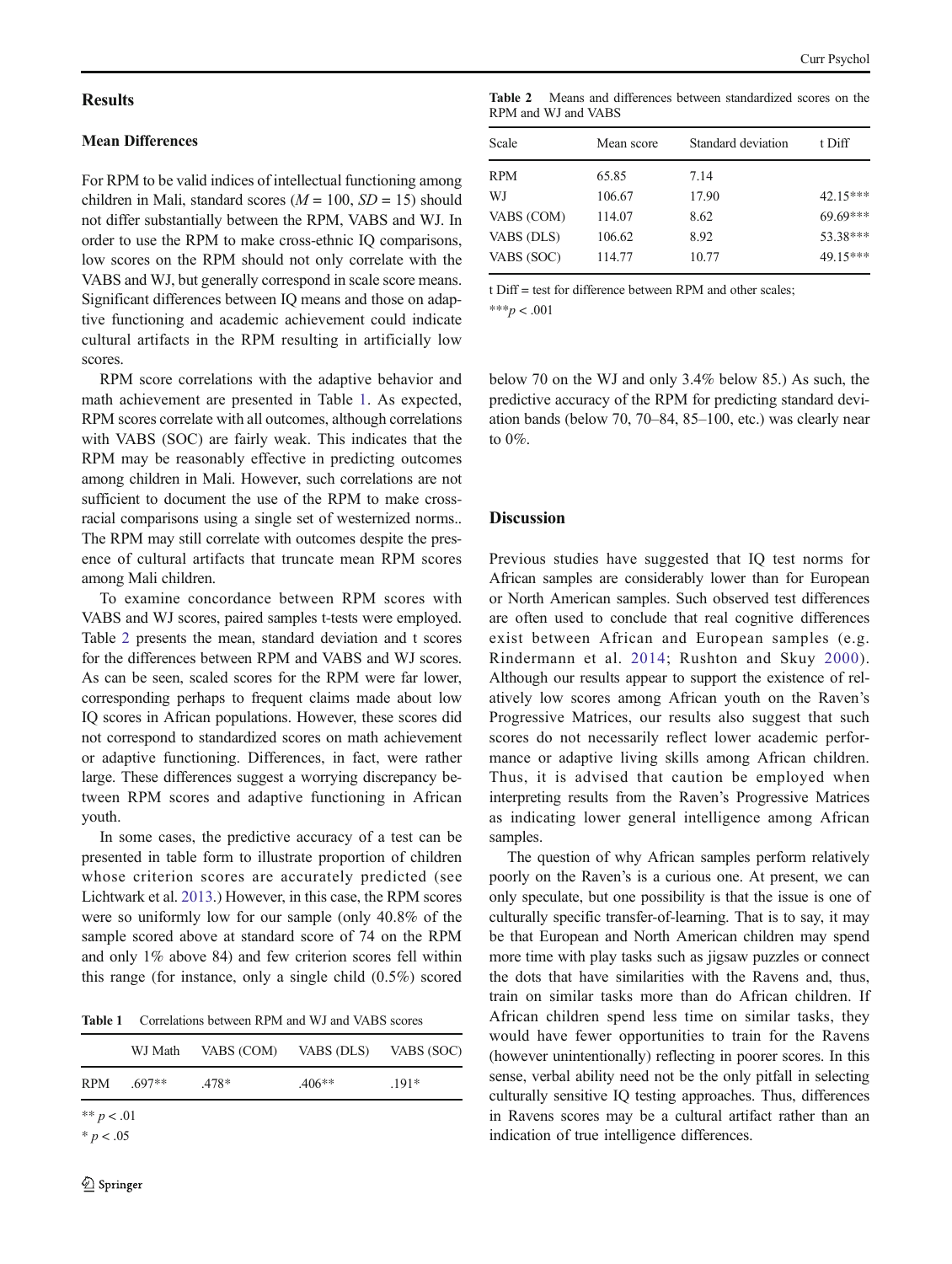<span id="page-4-0"></span>Our results suggest that these low scores on the Ravens do not translate to lower academic functioning or adaptive living skills. As noted above, the tasks of the RPM may simply be less familiar to children in Mali than to children in the West, resulting in spuriously lower scores. It is also possible that children in Mali may be less familiar with the format of the RPM questions (i.e. multiple choice) than are children in the West. Thus, we advise caution in using the Ravens to imply lower intelligence or greater cognitive dysfunction among African samples. It is possible that the RPM could conceivably be renormed with a sample of children from Mali. This would require a significant investigation of the validity of such norms that was beyond the scope of this paper, which focused on the issue of cross-cultural comparisons of IQ based on a particular set of normative assumptions.

It is worth noting that our concerns mainly focus on using the RPM to make comparisons of IQ across cultures. Our analyses suggest that such comparisons using the RPM are fraught with potential sources of misinformation. However, RPM scores were correlated with achievement and adaptive functioning outcomes. Thus, the RPM may retain some basic value use in predicting academic outcomes among youth in Mali. However, it is essential that any cognitive testing undertaken with the RPM ought to use norms developed in Mali. Even norms developed with other African cultures could differ and it should not be assumed that norms developed in other African countries could apply to Mali. It may also be desirable to consider development of "ground up" strategies for IQ test development among children in Mali. That is to say, rather than converting tests developed in Western countries for use in Mali, developing cognitive tests based on tasks that are culturally familiar to children in Mali rather than those in the west. Such locally developed IQ tests may have greater validity in predicting performance in schools in Mali.

As with all studies, our analyses have limitations. Our study was conducted with children enrolled in Frenchlanguage schools. As indicated by their relatively high adaptive living skills scores, such children are unlikely to be representative of all children in Mali or other regions of Africa, particularly those for whom poverty or social strife prevent their attending school. Also, our study is correlational in nature, so causality cannot be asserted.

We hope that our study provides further data for discussions of cognitive functioning and intelligence testing among African samples. These issues have often been contentious, but further data will help in illuminating them.

#### Compliance with Ethical Standards

Conflict of Interest None to declare for either author.

#### References

- American Psychiatric Association. (2000). Diagnostic and statistical manual – IV –TR. Arlington, VA: American Psychiatric Association.
- Anum, A. (2014). A standardization study of the Raven's Coloured Progressive Matrices in Ghana. IFE PsychologIA, 22(2), 27–35.
- Constenbader, V., & Ngari, S. M. (2001). A Kenya standardization of the Raven's colored Progressive Matrices. School Psychology International, 22(3), 258–268.
- Cooper, R. S. (2005). Race and IQ: Molecular genetics as deus ex machina. American Psychologist, 60(1), 71–76. doi:[10.1037/0003-066X.60.1.71](http://dx.doi.org/10.1037/0003-066X.60.1.71).
- Court, J. H. (1983). Sex differences in performances on Raven's Progressive Matrices: A review. Alberta Journal of Educational Research, 29, 54–74.
- Jensen, A. R. (1998). The g factor. Westport: Praeger.
- Jensen, A. R. (2013). Rushton's contributions to the study of mental ability. Personality and Individual Differences, 55(3), 212–217. doi:[10.1016/j.paid.2012.03.008](http://dx.doi.org/10.1016/j.paid.2012.03.008).
- Lichtwark, I. T., Starkey, N. J., & Barker-Collo, S. (2013). Further validation of the New Zealand Test of Adult Reading (NZART) as a measure of premorbid IQ in a New Zealand sample. New Zealand Journal Of Psychology, 42(3), 75–83.
- Lynn, R., Abdalla, S., & Al-Shahomee, A. (2008). Norms for the Progressive Matrices for Libya and Tunisia. Mankind Quarterly 49(3), 71–77.
- Lynn, R., Backhoff, E., & Contreras, L. A. (2005). Ethnic and racial differences on the standard Progressive Matrices in Mexico. Journal of Biosocial Science, 37(1), 107–113.
- Maulik, P. K., Harbour, C. K. (2010). Epidemiology of intellectual disability. International Encyclopedia of Rehabilitation, 2. [http://cirrie.](http://cirrie.buffalo.edu/encyclopedia/en/article/144/) [buffalo.edu/encyclopedia/en/article/144/.](http://cirrie.buffalo.edu/encyclopedia/en/article/144/) Access 3 April 2017.
- McGrew, K., Schrank, F., & Woodcock, R. (2007). Woodcock-Johnson III: Normative update. Rolling Meadows: Riverside Publishing.
- Nisbett, R. E., Aronson, J., Blair, C., Dickens, W., Flynn, J., Halpern, D. F., & Turkheimer, E. (2012). Intelligence: New findings and theoretical developments. American Psychologist, 67(2), 130–159. doi:[10.1037/a0026699](http://dx.doi.org/10.1037/a0026699).
- Pind, J., Gunnarsdottir, E. K., & Johanssesson, H. S. (2003). Raven's standard Progressive Matrices: new school age norms and a study of the test's validity. Personality and Individual Differences, 34, 375–386.
- Pullmann, H., Allik, J., & Lynn, R. (2004). The growth of IQ among Estonian schoolchildren from ages 7 to 19. Journal of Biosocial Science, 36(6), 735–740.
- Raven, J., & Court, J. H. (1989). Manual for Raven's Progressive Matrices and vocabulary scales. London: Lewis.
- Raven, J., et al. (1990). Manual for Raven's Progressive Matrices and vocabulary scales: Research supplement no. 3: American and international norms. Oxford: Oxford Psychologists Press.
- Rindermann, H., Falkenhayn, L., & Baumeister, A. E. (2014). Cognitive ability and epistemic rationality: A study in Nigeria and Germany. Intelligence, 4723–4733. doi:[10.1016/j.intell.2014.08.006.](http://dx.doi.org/10.1016/j.intell.2014.08.006)
- Rowe, D. C., & Rodgers, J. (2005). Under the skin: On the impartial treatment of genetic and environmental hypotheses of racial differences. American Psychologist, 60(1), 60–70. doi:[10.1037/0003-066X.60.1.60.](http://dx.doi.org/10.1037/0003-066X.60.1.60)
- Rushton, J. P. (2008). Testing the genetic hypothesis of group mean IQ differences in South Africa: Racial admixture and cross-situational consistency. Personality and Individual Differences, 44(3), 768– 776. doi[:10.1016/j.paid.2007.10.011.](http://dx.doi.org/10.1016/j.paid.2007.10.011)
- Rushton, J. P., & Skuy, M. (2000). Performance on Raven's Matrices by African and white university students in South Africa. Intelligence, 28(4), 251–265. doi[:10.1016/S0160-2896\(00\)00035-0](http://dx.doi.org/10.1016/S0160-2896(00)00035-0).
- Shuttleworth-Edwards, A. B. (2016). Generally representative is representative of none: commentary on the pitfalls of IQ test standardization